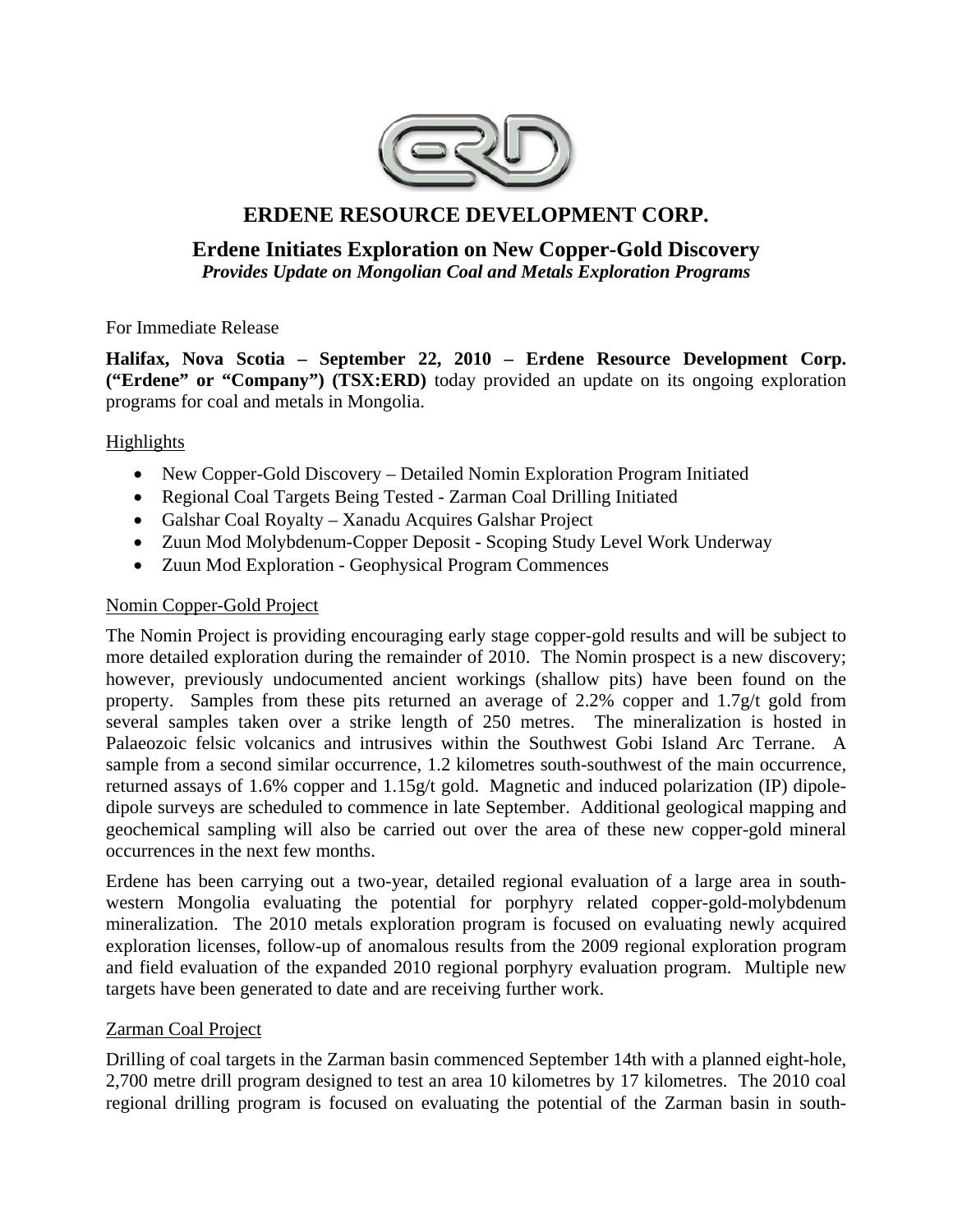western Mongolia to host significant coal deposits. Work to date has identified coal bearing lithologies, over a strike length of 60 kilometres along the northern edge of the Zarman basin. A magnetic survey covering approximately 600 square kilometres was recently finished while a 44 line-kilometre seismic survey is nearing completion.

A budget of US\$1.9 million is in place for 2010 coal exploration programs in Mongolia, which is fully funded by Xstrata Coal Canada Ltd. through the Erdene-Xstrata Coal Alliance. Xstrata Coal Canada Ltd. has the right to earn a 75% interest in any of Erdene's coal projects in Mongolia by fully funding the projects through to completion of a feasibility study.

### Galshar Coal Project

In late 2008, Erdene optioned the Galshar property to a private Mongolian company for cash consideration which was paid over the first two years of the option agreement, and a royalty interest from any coal mined from the property. Earlier this year, the Mongolian company transferred control of the Galshar project to a subsidiary of Xanadu Mines Limited ("Xanadu") of Australia. Xanadu has recently raised Aus\$6.6 million from investors and announced that it plans to use part of these funds to drill the Galshar Coal Project to a JORC compliant resource estimate standard. Galshar hosts one main coal seam with an average thickness of 21 metres overlain by several thinner seams. There is potential for a large-scale open pit operation with a low stripping ratio. The resource is open to the north and east as well as potentially to the south. Xanadu is targeting 200 million tonnes of coal at Galshar, which is located 200 kilometres from the Chinese border and just 65 kilometres from an existing railway line. Power and unpaved road infrastructure is in place at Galshar.

### Zuun Mod Development Activities

Following the official registration of the Zuun Mod Resource by the Mongolian Minerals Resource Council in July, the Company accelerated its efforts in regard to exploration and development of the Zuun Mod project. In September, the Company continued to advance the project with the initiation of hydro-geological studies which will include a geophysical survey and a drilling program designed to confirm water resources in support of mine development. In addition, the Company's independent technical consultants, Minarco-MineConsult of Australia, conducted pit optimization and scheduling studies on the Zuun Mod deposit. The company is now reviewing financial models and markets on which to base decisions regarding the advancement of the project to the pre-feasibility stage.

Zuun Mod is a porphyry molybdenum-copper deposit containing 215 million pounds ("Mlbs") of molybdenum in the Measured and Indicated ("M&I") category, grading 0.054% Mo, and a further 208Mlbs in the Inferred category grading 0.051% Mo, making it one of the largest undeveloped molybdenum-copper deposits in the Asia region. Within this envelope of 0.05% Mo mineralization, are higher grade zones averaging approximately 0.07% Mo totalling 44Mlbs of molybdenum in the M&I category and 29Mlbs of molybdenum in the Inferred category.

Erdene controls the Zuun Mod deposit through a single exploration license totalling 49,538 hectares, located in Bayankhongor Province in Mongolia, approximately 950 kilometers southwest of Ulaanbaatar and 215 kilometers from railhead on the Mongolia-China border at Ceke. The railhead is located 20 kilometers south of the Nariin Sukhait and Ovoot Tolgoi coal mines.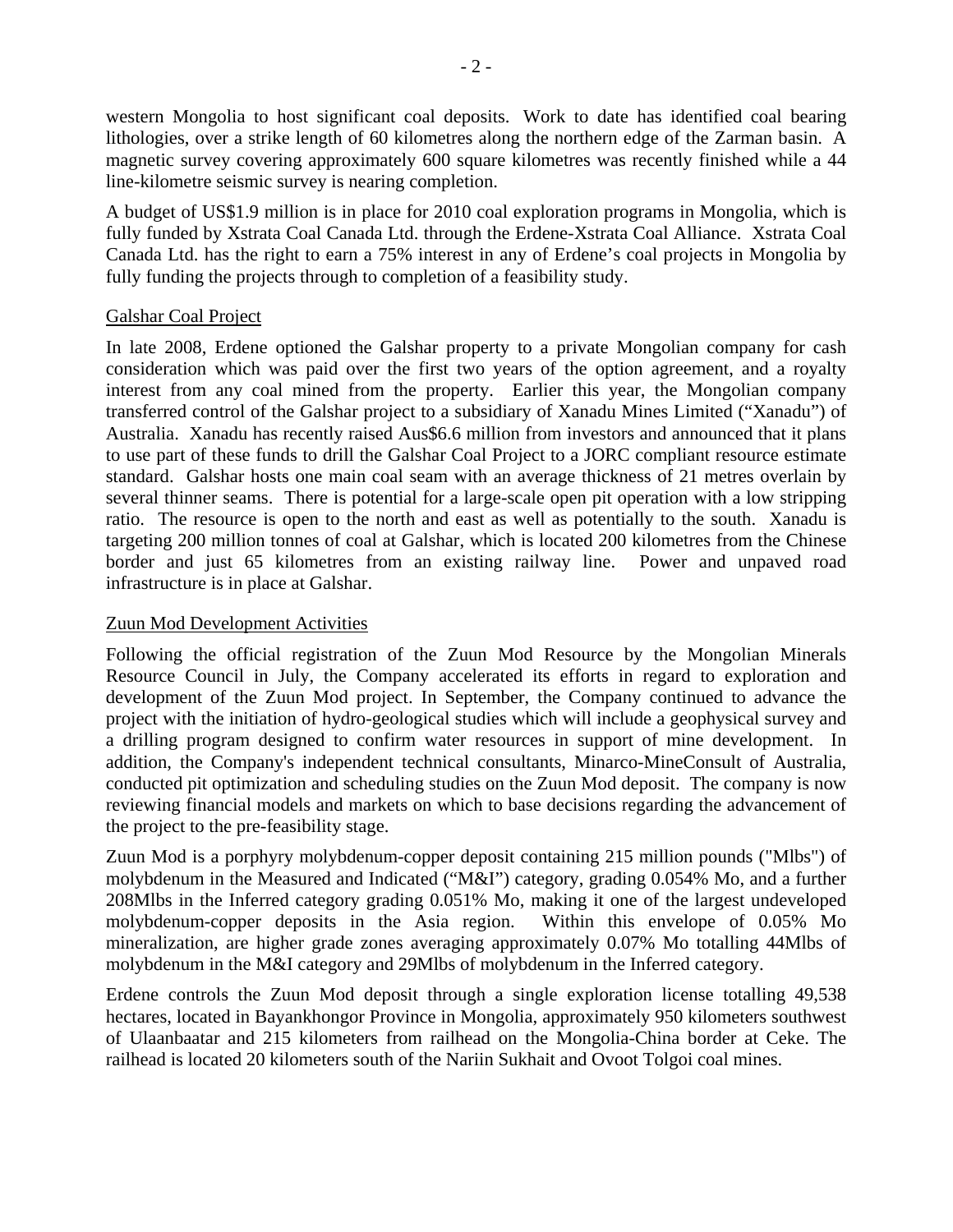#### Zuun Mod Exploration

In early 2010, Erdene contracted Wave Geophysics, LLC to provide a model and interpretation of all geological, geochemical and geophysical data from the Zuun Mod project with a focus on identifying additional exploration targets in the vicinity of the Zuun Mod Mo-Cu deposit. This study was received during the second quarter. While the final results are still being evaluated, several new drill targets have been identified and preparations are underway to conduct a specialized geophysical induced polarization survey over the area to the southwest and along strike from the Zuun Mod deposit to test for possible extensions of mineralization in this area and to better define and prioritize drill targets. The planned survey will be carried out over 48 linekilometres and will cover an area of approximately 21 square kilometres. This program is expected to start before the end of September.

#### Qualified Person

J.C. (Chris) Cowan, P.Eng. (Ontario) is a Qualified Person as that term is defined in National Instrument 43-101 and has reviewed and approved the technical information contained in this news release. All samples have been assayed at SGS Laboratory in Ulaanbaatar, Mongolia. In addition to internal checks by SGS Laboratory, the company incorporates a QA/QC sample protocol utilizing prepared standards, blanks and duplicates.

### About Erdene

Erdene Resource Development Corp. is a diversified resource company with multiple projects at various stages of development from exploration to production, all focused on high-growth commodities. Erdene has a current working capital position of approximately \$10.1 million, including that of its controlled subsidiary APM, with 89,230,877 common shares issued and outstanding and a fully diluted position of 93,034,877 common shares.

#### Forward-Looking Statements

Certain information regarding Erdene contained herein may constitute forward-looking statements within the meaning of applicable securities laws. Forward-looking statements may include estimates, plans, expectations, opinions, forecasts, projections, guidance or other statements that are not statements of fact. Although Erdene believes that the expectations reflected in such forward-looking statements are reasonable, it can give no assurance that such expectations will prove to have been correct. Erdene cautions that actual performance will be affected by a number of factors, most of which are beyond its control, and that future events and results may vary substantially from what Erdene currently foresees. Factors that could cause actual results to differ materially from those in forward-looking statements include market prices, exploitation and exploration results, continued availability of capital and financing and general economic, market or business conditions. Discussion of the various factors that may affect future results is contained in Erdene's Annual Information Form dated March 29, 2010, which is available at [www.sedar.com.](http://www.sedar.com/) The forward-looking statements are expressly qualified in their entirety by this cautionary statement. The information contained herein is stated as of the current date and subject to change after that date and Erdene does not assume the obligation to revise or update these forward-looking statements, except as may be required under applicable securities laws.

 $-30-$ 

- 3 -

Contact information